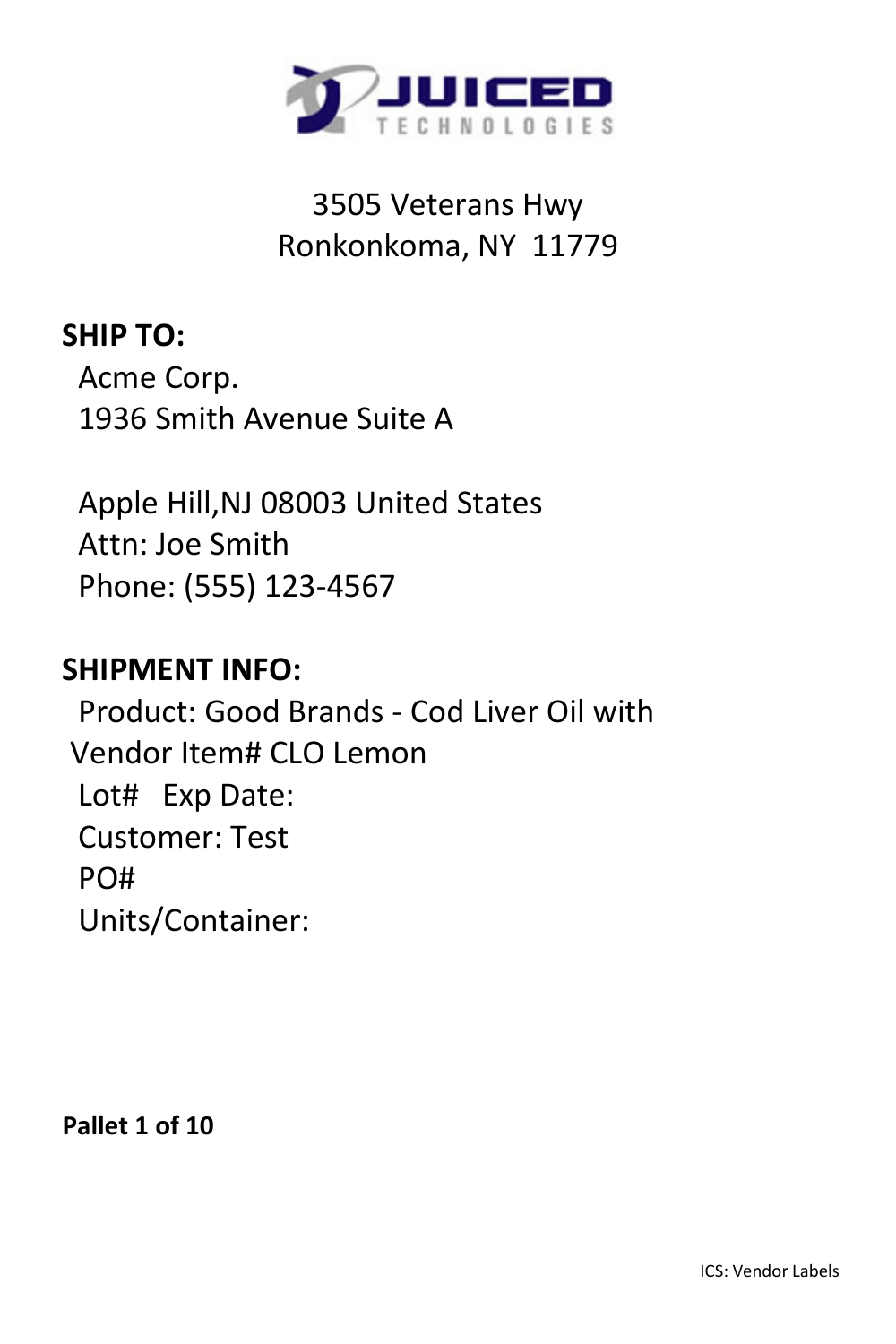

#### **SHIP TO:**

 Acme Corp. 1936 Smith Avenue Suite A

 Apple Hill,NJ 08003 United States Attn: Joe Smith Phone: (555) 123-4567

### **SHIPMENT INFO:**

 Product: Good Brands - Cod Liver Oil with Vendor Item# CLO Lemon Lot# Exp Date: Customer: Test PO# Units/Container: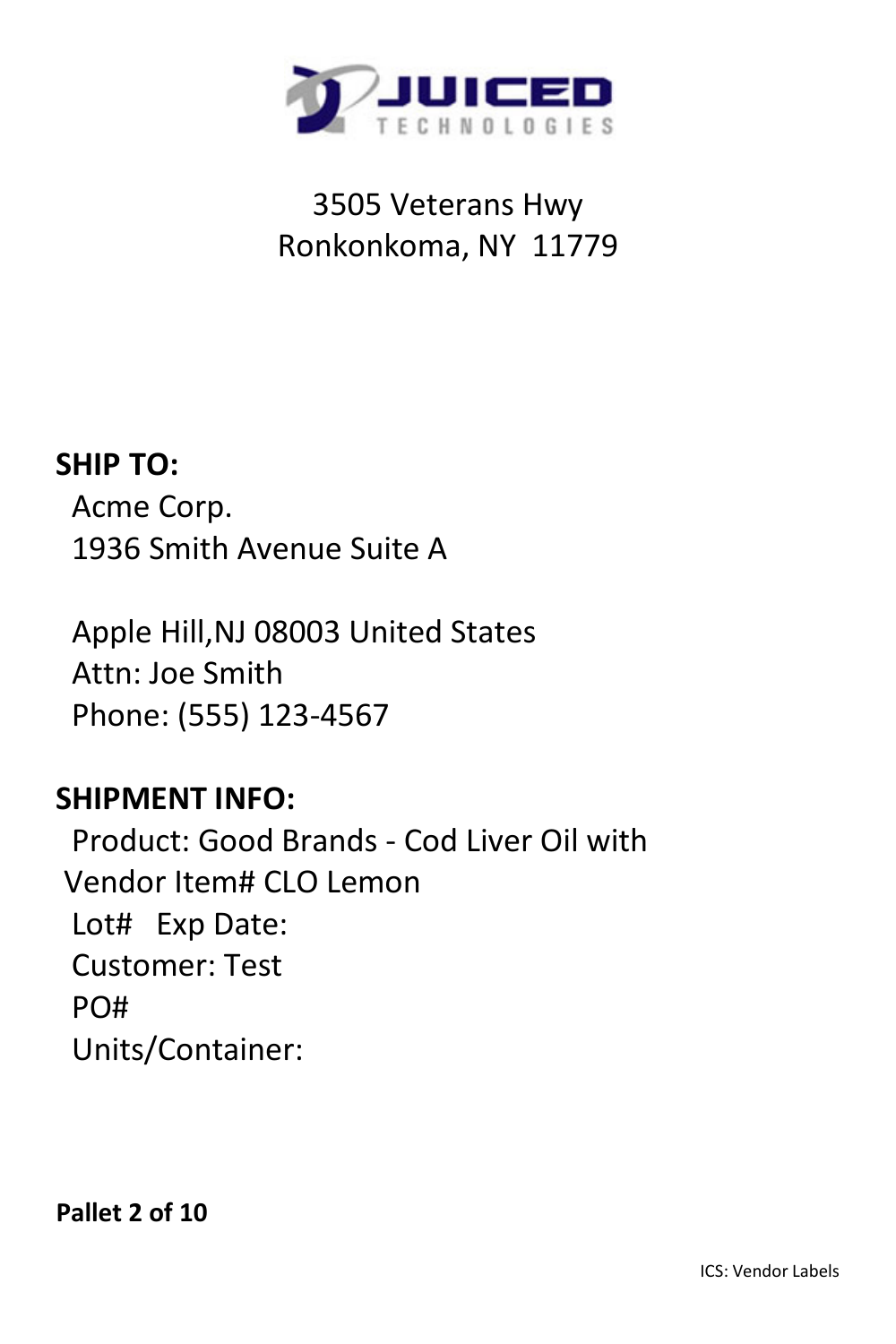

#### **SHIP TO:**

 Acme Corp. 1936 Smith Avenue Suite A

 Apple Hill,NJ 08003 United States Attn: Joe Smith Phone: (555) 123-4567

### **SHIPMENT INFO:**

 Product: Good Brands - Cod Liver Oil with Vendor Item# CLO Lemon Lot# Exp Date: Customer: Test PO# Units/Container: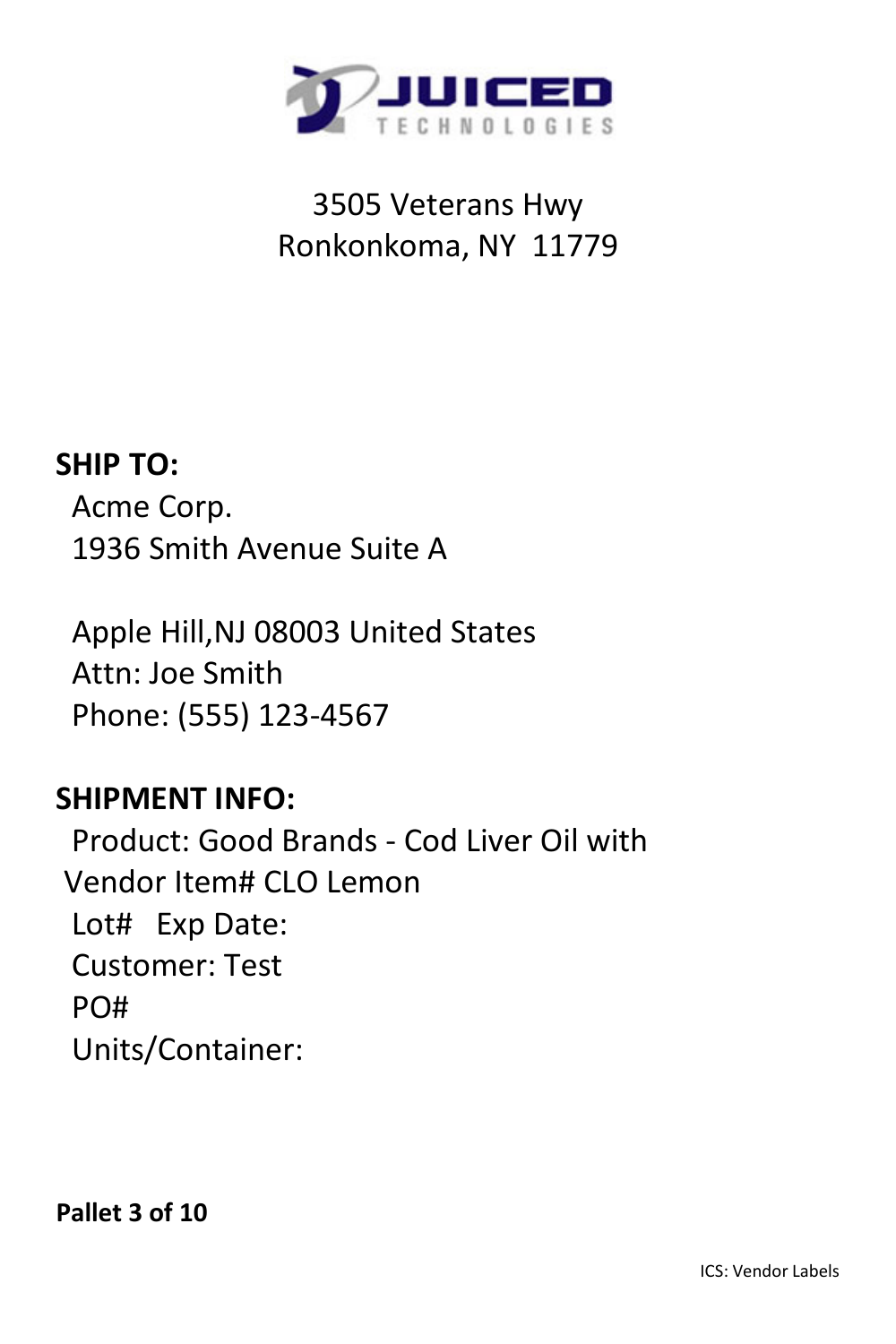

## **SHIP TO:** Acme Corp. 1936 Smith Avenue Suite A

 Apple Hill,NJ 08003 United States Attn: Joe Smith Phone: (555) 123-4567

### **SHIPMENT INFO:**

 Product: Good Brands - Cod Liver Oil with Vendor Item# CLO Lemon Lot# Exp Date: Customer: Test PO# Units/Container:

**Pallet 4 of 10**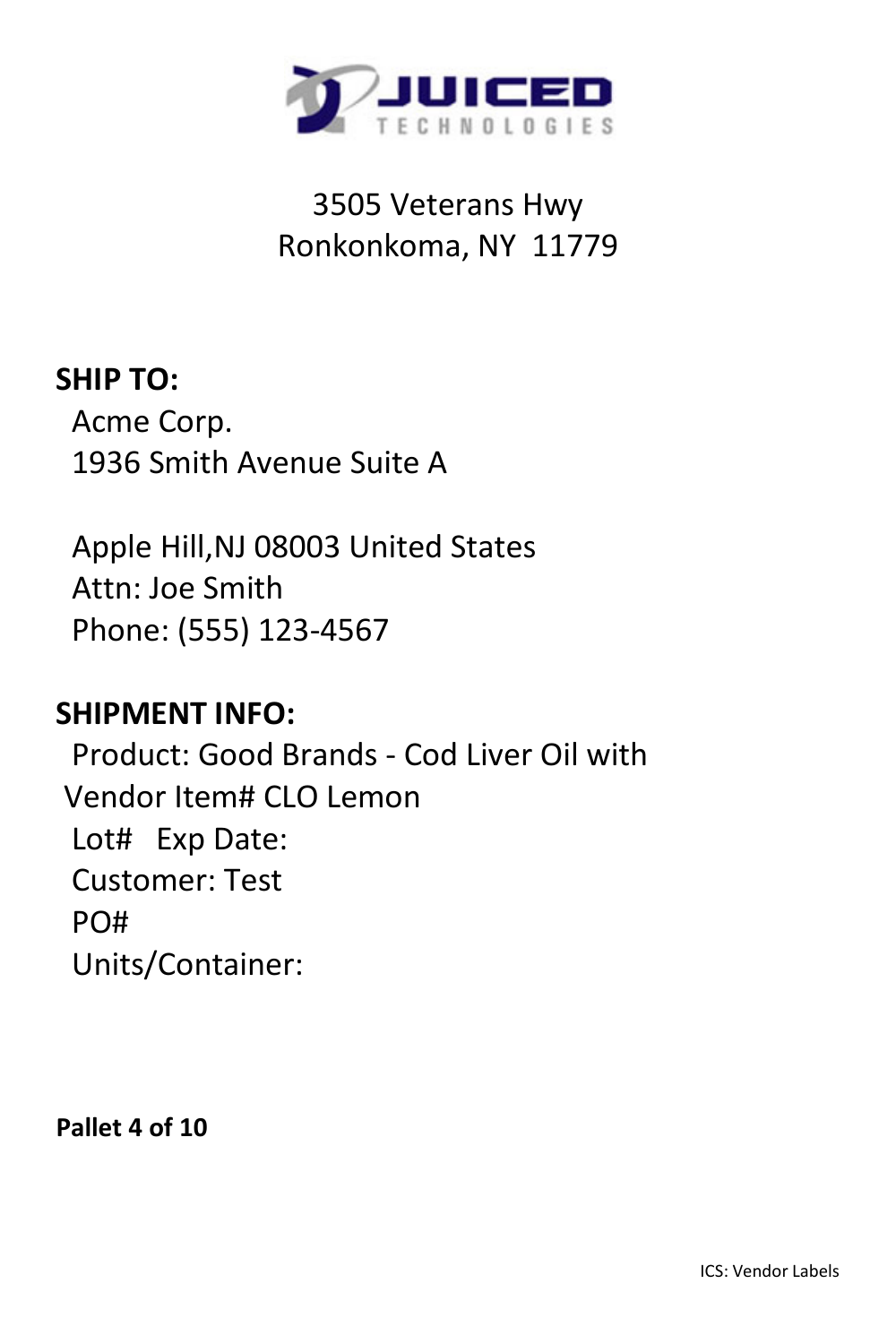

## **SHIP TO:** Acme Corp. 1936 Smith Avenue Suite A

 Apple Hill,NJ 08003 United States Attn: Joe Smith Phone: (555) 123-4567

### **SHIPMENT INFO:**

 Product: Good Brands - Cod Liver Oil with Vendor Item# CLO Lemon Lot# Exp Date: Customer: Test PO# Units/Container:

**Pallet 5 of 10**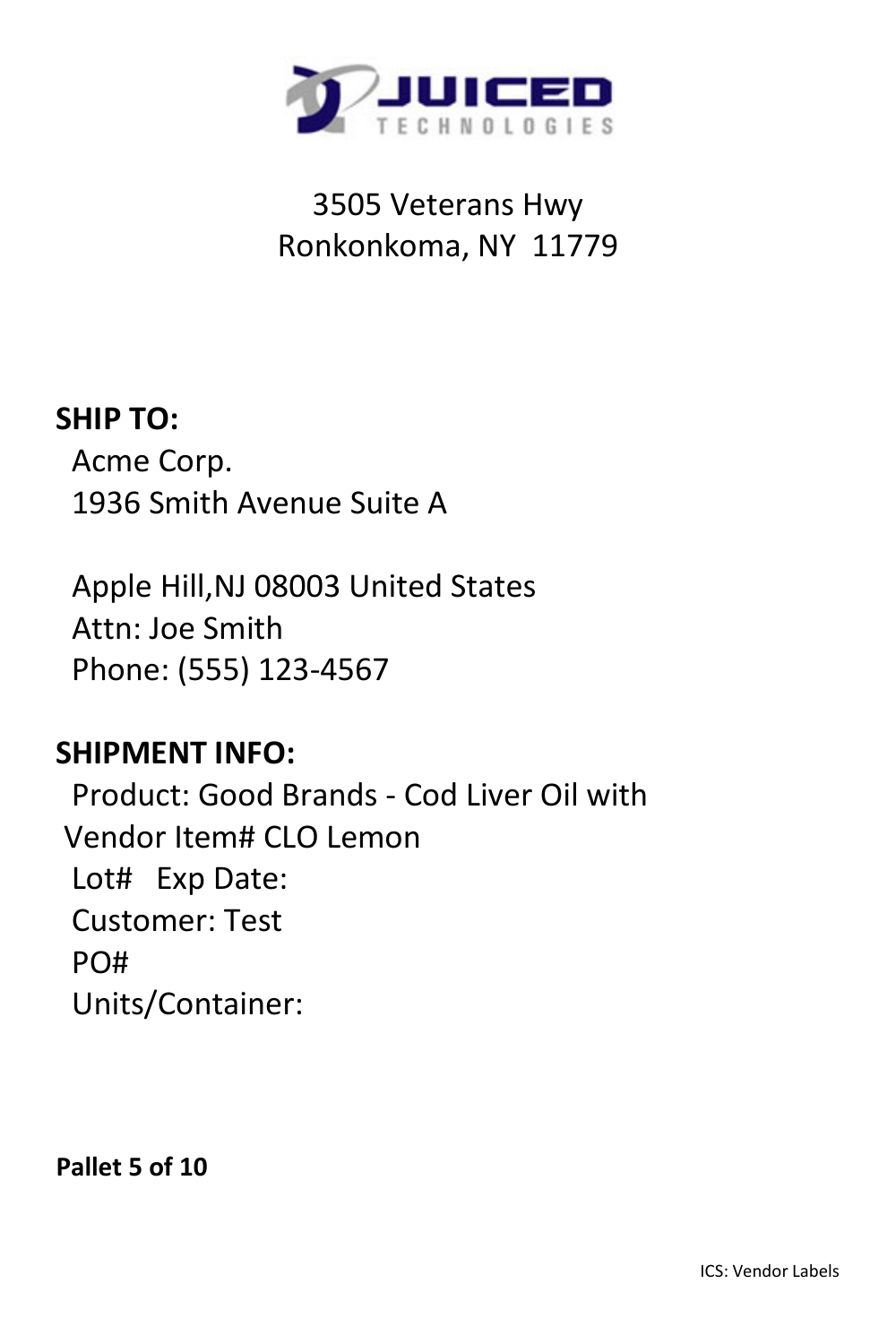

## **SHIP TO:** Acme Corp. 1936 Smith Avenue Suite A

 Apple Hill,NJ 08003 United States Attn: Joe Smith Phone: (555) 123-4567

### **SHIPMENT INFO:**

 Product: Good Brands - Cod Liver Oil with Vendor Item# CLO Lemon Lot# Exp Date: Customer: Test PO# Units/Container:

**Pallet 6 of 10**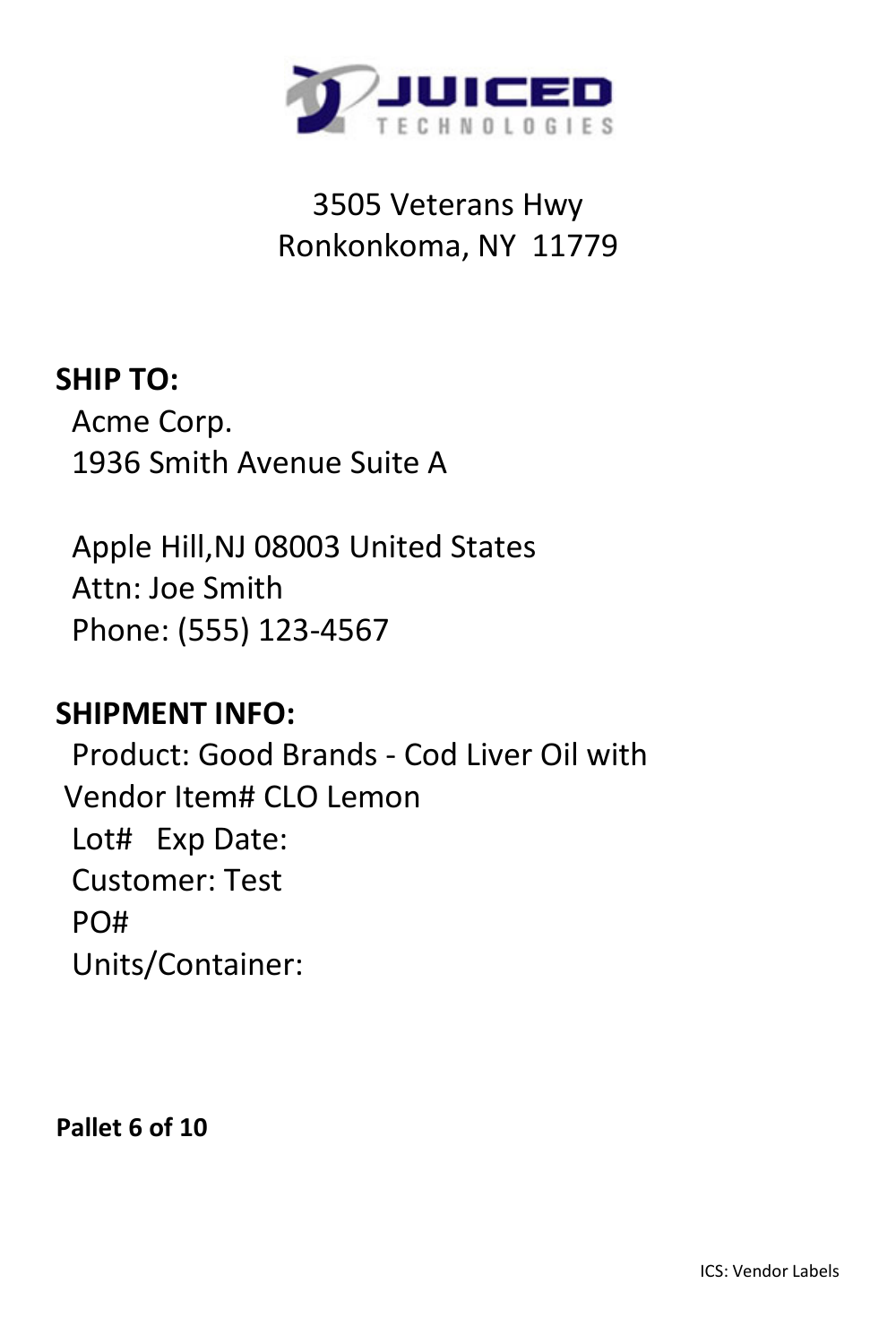

## **SHIP TO:** Acme Corp. 1936 Smith Avenue Suite A

 Apple Hill,NJ 08003 United States Attn: Joe Smith Phone: (555) 123-4567

### **SHIPMENT INFO:**

 Product: Good Brands - Cod Liver Oil with Vendor Item# CLO Lemon Lot# Exp Date: Customer: Test PO# Units/Container:

**Pallet 7 of 10**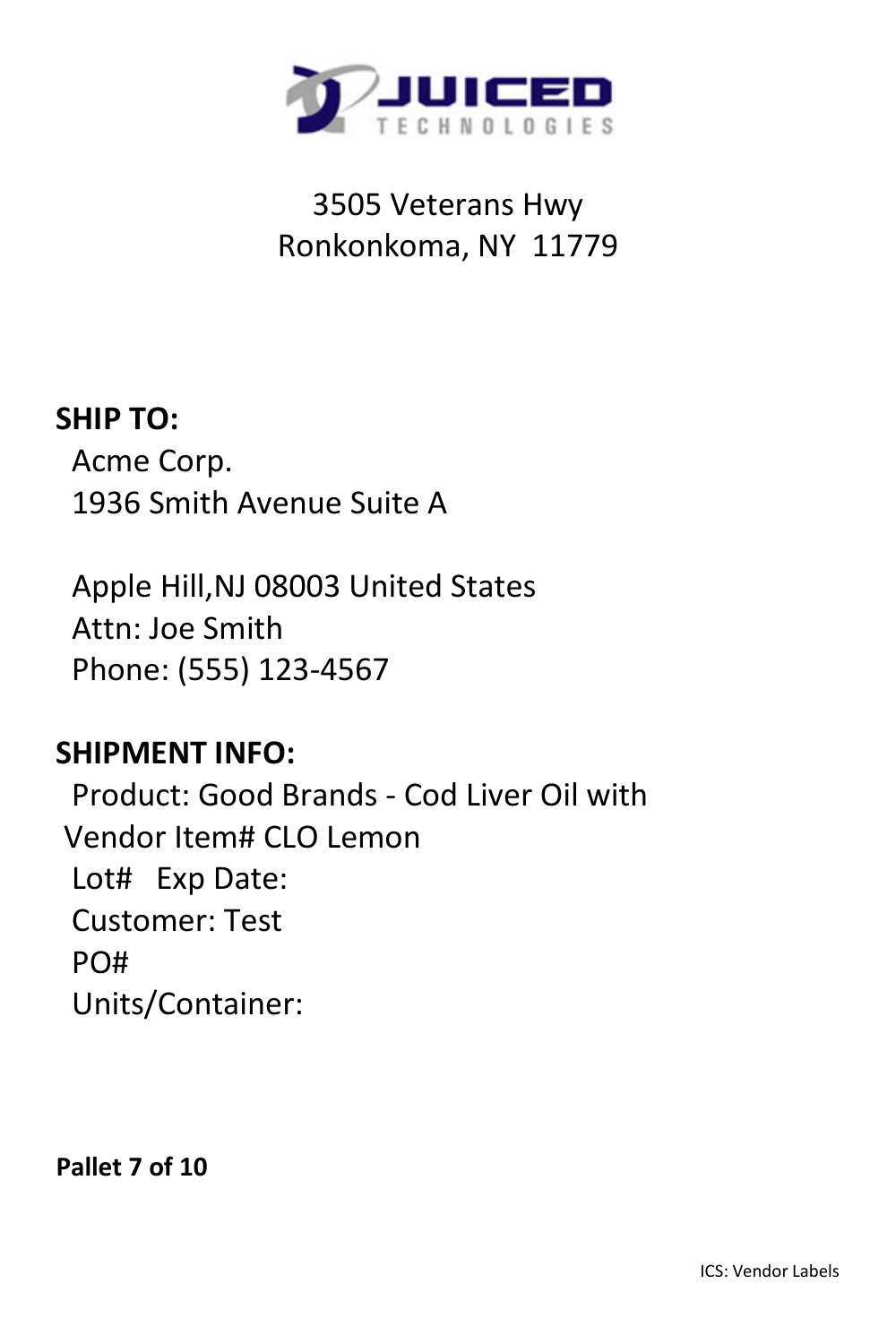

#### **SHIP TO:**

 Acme Corp. 1936 Smith Avenue Suite A

 Apple Hill,NJ 08003 United States Attn: Joe Smith Phone: (555) 123-4567

### **SHIPMENT INFO:**

 Product: Good Brands - Cod Liver Oil with Vendor Item# CLO Lemon Lot# Exp Date: Customer: Test PO# Units/Container:

**Pallet 8 of 10**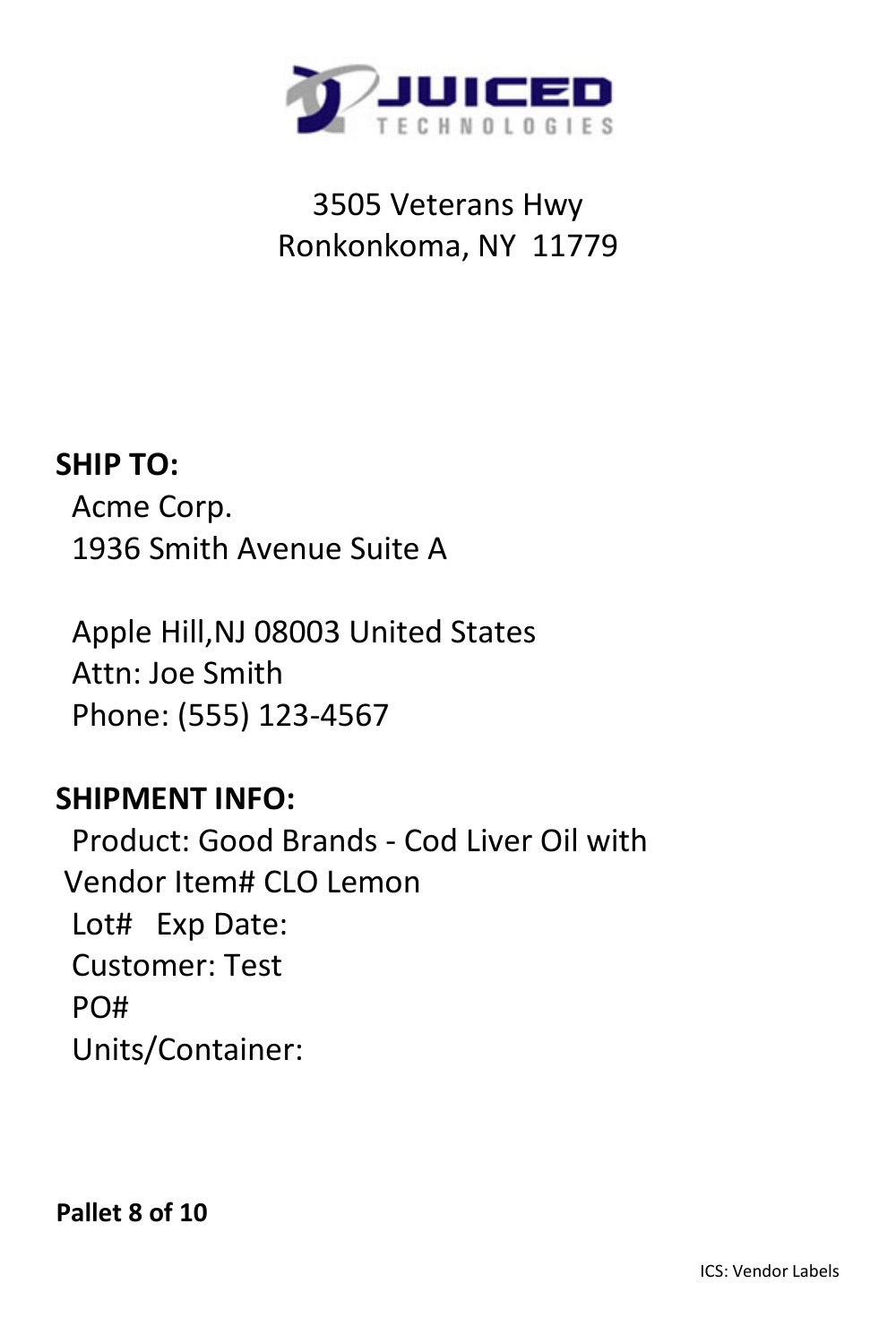

## **SHIP TO:** Acme Corp. 1936 Smith Avenue Suite A

 Apple Hill,NJ 08003 United States Attn: Joe Smith Phone: (555) 123-4567

### **SHIPMENT INFO:**

 Product: Good Brands - Cod Liver Oil with Vendor Item# CLO Lemon Lot# Exp Date: Customer: Test PO# Units/Container:

**Pallet 9 of 10**